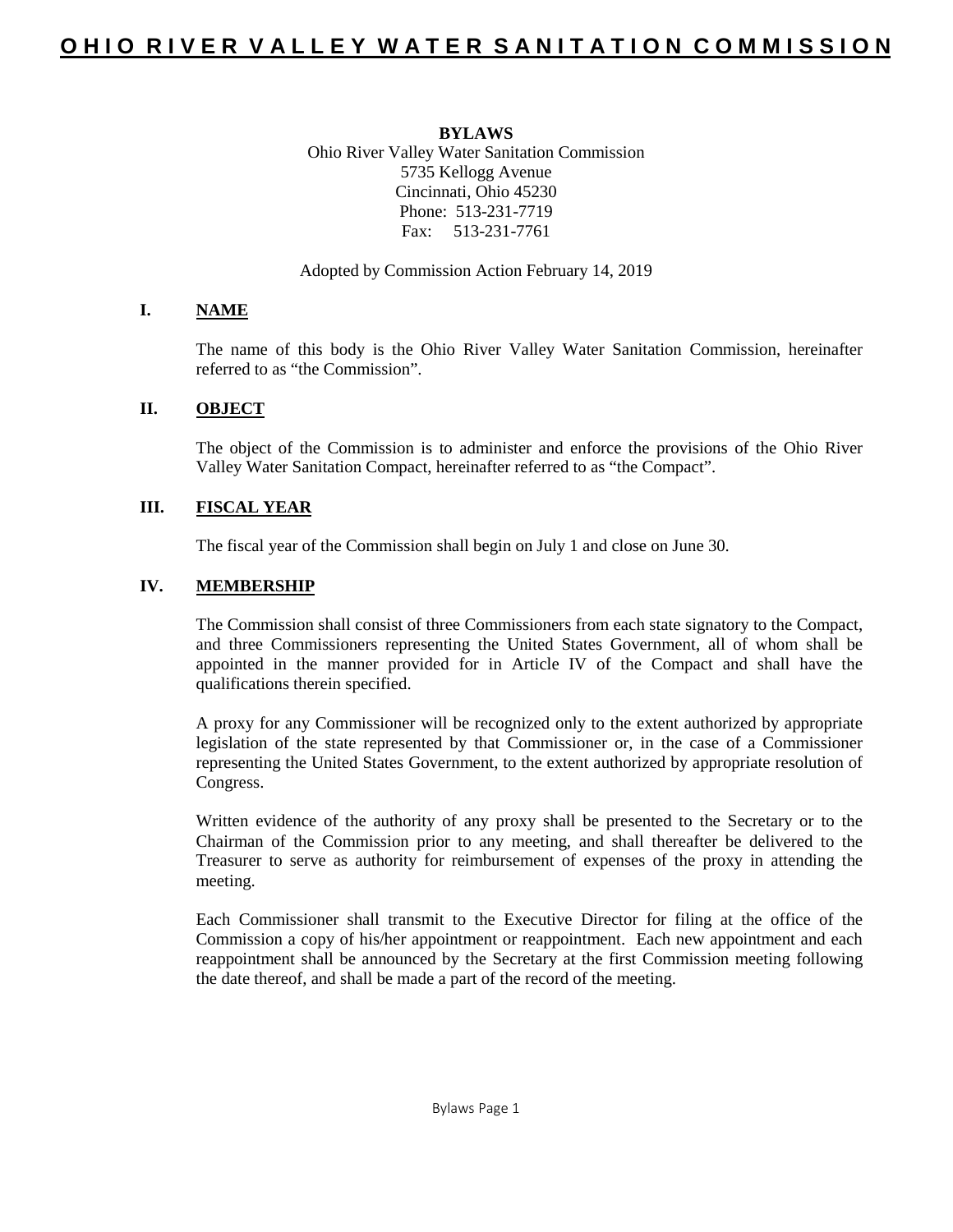## **V. OFFICERS, THEIR ELECTION, TENURE AND DUTIES**

The officers of the Commission shall be a Chairman, Vice-Chairman, Secretary, Treasurer and Executive Director. The Chairman, Vice-Chairman, Secretary and Treasurer shall be elected from among the members of the Commission, but no other officer need be so qualified. The Secretary and Treasurer office may be filled by a single member of the Commission as a duel role. Neither the Chairman, Vice-Chairman, Secretary nor Treasurer shall receive compensation for the performance of the duties of those officers.

The Chairman, Vice-Chairman, Secretary and Treasurer shall hold office for a term of one year, or until their respective successors have been elected and qualified. Each officer shall take office as of July 1 after his or her election. The Executive Director shall hold office at the pleasure of the Commission; subject to whatever terms and conditions the Commission may from time to time prescribe.

The election of all officers of the Commission, with the exception of the Executive Director, shall be held at the meeting of the Commission immediately preceding the July 1 of each year. Prior to that meeting the Chairman shall appoint a Nominating Committee, consisting of three Commissioners, at least one of whom shall be past-Chairman to prepare and present to the Commission a list of candidates for the offices to be filled, as hereinabove provided, but nothing herein contained shall prevent additional nominations for such offices to be made from the floor at the time of election.

In the event of the death of any duly elected officer or in the event of a finding by the Commission or by the Executive Committee that any such officer has become disabled to the degree that the office must be declared to be vacant, the vacancy created by either eventuality shall be filled through designation, by appropriate action of the Commission or the Executive Committee, of a successor who shall serve until the next regular election of officers.

## A. THE CHAIRMAN

The Chairman shall preside at all meetings, appoint committees, sign all official orders or other official documents of the Commission, and perform all other duties appropriate to the office of the Chairman of the Commission. The Chairman shall also serve as the Chairman of the Executive Committee and may participate in the deliberations of any committee created by the Commission.

### B. THE VICE-CHAIRMAN

The Vice-Chairman shall perform the duties of the Chairman in the event the office of Chairman is vacant, or the Chairman is unable to perform the duties by reason of illness, disability or absence. The Vice-Chairman shall also serve as the Chairman of the Program and Finance Committee. The Vice-Chairman shall be a member of the Executive Committee. Upon the death of or resignation of the Chairman, the Vice-Chairman shall succeed to the chairmanship for the remainder of the unexpired term of the Chairman, and a new Vice-Chairman shall be elected by nomination from the floor at the next regular meeting. In the event the offices of the Chairman and Vice-Chairman are both vacant, or in the event the Chairman and Vice-Chairman are unable to perform their duties by reason of illness, disability or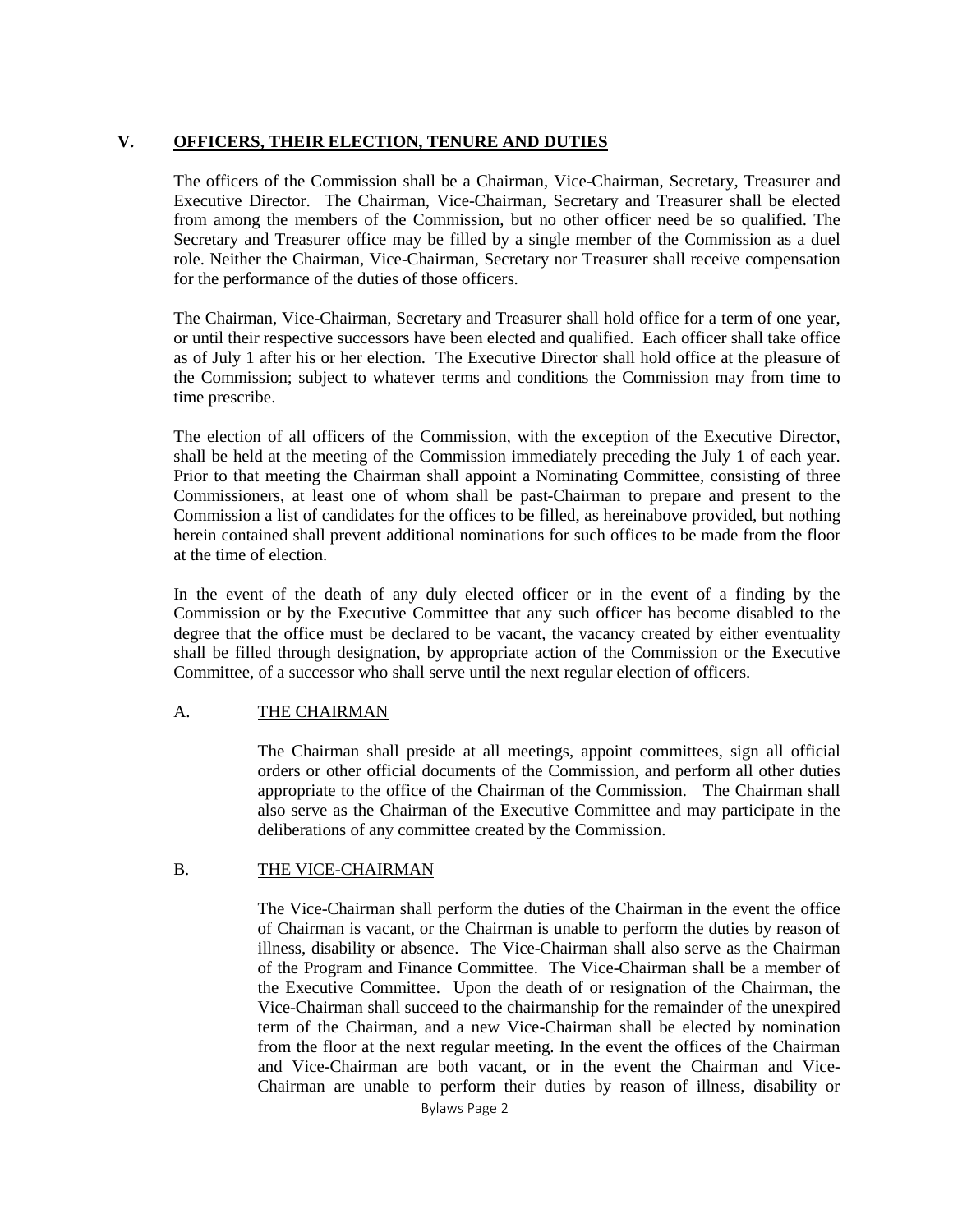absence, the most recent past-Chairman available shall become, ex-officio, the Acting Chairman of the Commission and shall perform the duties of the Chairman until the Chairman or the Vice-Chairman becomes available or until the vacancy has been filled by an election.

## C. THE SECRETARY

The Secretary shall certify the existence of a quorum at any meeting and certify representation by proxy and record votes when necessary. The Secretary shall perform such other duties as shall be assigned by the Commission or the Executive Committee.

## D. THE TREASURER

The Treasurer, with the support of the Comptroller, shall have custody of all funds of the Commission and, subject to the limitations hereinafter provided, shall establish and maintain such account or accounts for the deposit of such funds as he may deem to be necessary or convenient to the efficient operation of the Commission, shall invest, until needed, any funds not required for immediate use or disbursement, shall disburse the Commission funds and shall otherwise handle and manage them. The Treasurer shall provide a financial status report to the Commission at each Commission meeting and will serve as an ex officio member of the Audit Committee to facilitate the completion of the Commission's annual audit. In the event of the non-availability or temporary incapacity of the Treasurer, any of the foregoing functions of that office may be performed by an Acting Treasurer specifically designated by action of the Commission.

## E. THE EXECUTIVE DIRECTOR

The Executive Director shall be the Chief Executive Officer of the Commission, and administrative head of the Commission staff. The Executive Director shall perform such duties including the signing of contracts as may be assigned by the Commission, the Chairman or the Executive Committee. In the event the Executive Director is unable to perform the position's duties for any reason, the Chairman, with the concurrence of the Executive Committee, shall designate a person to serve on an interim basis until such time as the Director becomes available or until a successor shall have been appointed. In the event of the absence of the Executive Director any of the foregoing functions of that office may be performed by an Acting Executive Director specifically designated by appropriate action of the Commission.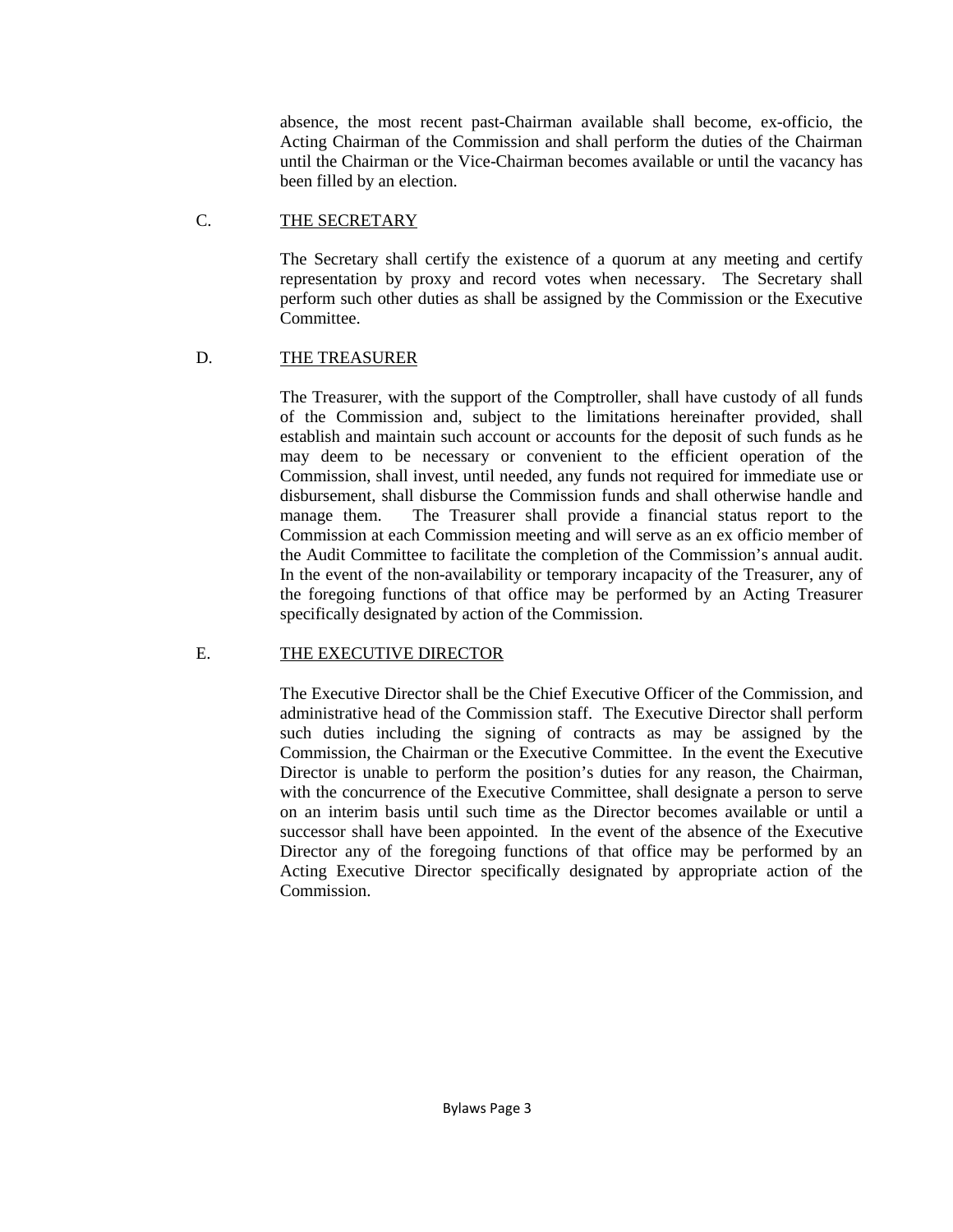# **VI. ADDITIONAL STAFF**

The Executive Director shall name and appoint such additional consultants and employees as may be authorized in the Commission's approved budget and designate their duties and tenure and under whose supervision and direction they shall serve. It is the policy of this Commission to assure equal opportunity for all applicants and employees. In furtherance of this policy, the Commission will not discriminate and will take affirmative action to ensure that applicants for employment, and employees, are treated without regard to their race, color, religion, gender, sexual preference, national origin, age, handicapping condition, marital status, political affiliation, or any other status protected under applicable federal, state or local laws governing nondiscrimination in employment.

# **VII. THE LEGAL COUNSEL**

The Legal Counsel to the Commission shall be the legal advisor of the Commission and shall furnish to the Commission and to the Executive Director such opinions, advice and counsel as shall, from time to time, be required. Legal Counsel shall represent the Commission in legal matters and hearings as directed by the Commission and shall, from time to time, perform such other duties as shall be assigned by the Commission. Compensation to be paid to the Legal Counsel shall be set from time to time by the Commission.

The Executive Director is authorized to engage Conflict legal Counsel to provide legal service to the Commission for matters where the Commission's primary Legal Counsel is unable to do so because of conflict of interest.

# **VIII. MEETINGS**

Regular meetings of the Commission shall be held on the second Thursday of February, June and October, or at such time as may be designated by the Chairman. The agenda for each regular meeting of the Commission shall be mailed to members of the Commission not later than three weeks prior to the date of the meeting. Additional items may be placed on the agenda with the consent of a majority of the Commissioners present at any meeting.

Special meetings may be called at any time and place by the Chairman, or in his absence or nonavailability, by the Vice-Chairman or Acting Chairman, and shall be called at the request of a majority of the Commissioners of at least three states, or by a majority of the Executive Committee.

Notice of special meetings shall be given by telephone or electronic means at least five days prior to the date of the meeting, or by mail at least seven days prior to the date of the meeting. The subject matter to be discussed or acted upon at a special meeting of the Commission shall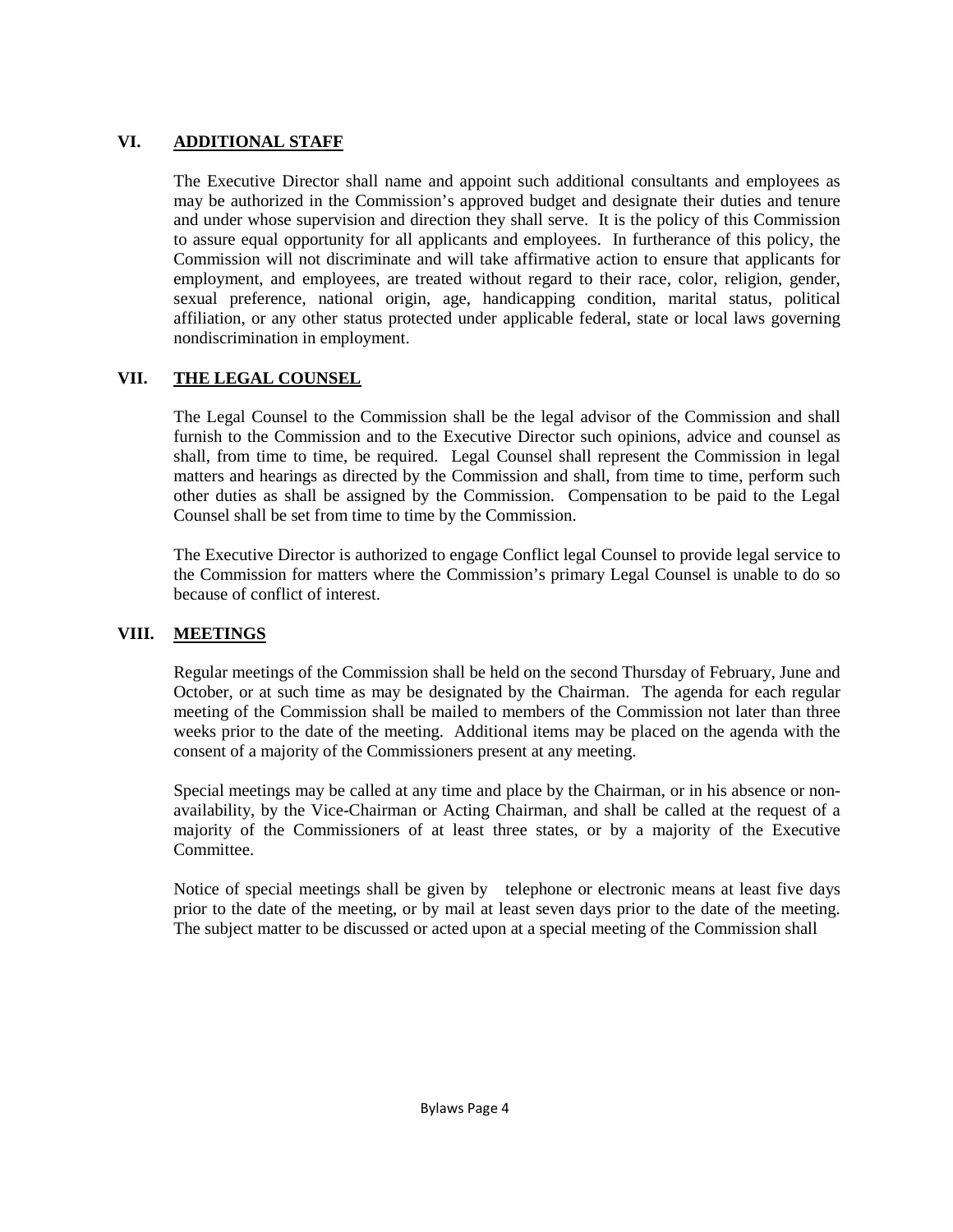be set forth in the call for the meeting and no other subjects may be considered at such meeting except by the unanimous consent of those present.

Meetings of the Commission shall be open to the public except that the Commission reserves the right to hold executive sessions at the direction of the Chairman for discussion of internal matters or such matters as in the judgement of the Commission call for such consideration. Executive sessions shall be attended only by Commissioners and their duly authorized proxies, except that the Chairman may, at his discretion, invite members of the staff or others to attend for all or any portion of an executive session.

Minutes shall be taken of all meetings of the Commission and, upon adoption by the Commission, shall be retained as the official record of Commission actions. Audio recordings of meetings shall be retained for not less than three years after the meeting date.

### **IX. QUORUM**

One or more Commissioners or their properly constituted proxies from a majority of the signatory states shall constitute a quorum for the transaction of business.

### **X. VOTING**

Voting shall be done by voice vote, except that, upon demand of any member, a roll call shall be made and this vote recorded upon any motion, resolution or other action. The affirmative vote of at least a majority of the Commissioners present at any meeting shall be necessary for the adoption of any motion, resolution or amendment, or for any other action of the Commission, except as governed by Article IX of the Compact. Action under Article IX of the Compact shall be taken only by a roll call vote.

### **XI. OPERATING FUNDS**

The amount of money to be required for the operation of the Commission for any fiscal year shall be recommended by the Commission for approval by the Governors, and shall be provided by the signatory states as set forth in Article X of the Compact.

Not later than six weeks prior to the meeting of the Commission immediately preceding July of each year, the Executive Director shall submit an operating budget for the next fiscal year to the Program and Finance Committee for review. The Program and Finance Committee shall present its recommendations for the operating budget to the Executive Director for direct transmission to members of the Commission not less than three weeks prior to the meeting of the Commission immediately preceding July first.

Except for the maintenance of a petty cash fund at the offices of the Commission in the amount necessary to cover incidental expenses, but not in excess of the sum of \$200, all funds of the Commission shall be deposited in a checking, savings or investment account or accounts, as the Treasurer may deem to be necessary or convenient for the efficient operation of the Commission, in a national bank or national banking association having adequate deposit insurance to protect, fully, any such account; provided, however, that, to the extent the operations of the Commission will not be impaired, any Commission funds not required for immediate use of disbursement may be invested, until needed, in short-term United States Government securities, as selected by the Treasurer, either by direct purchase or by acquisition through and deposit in a book account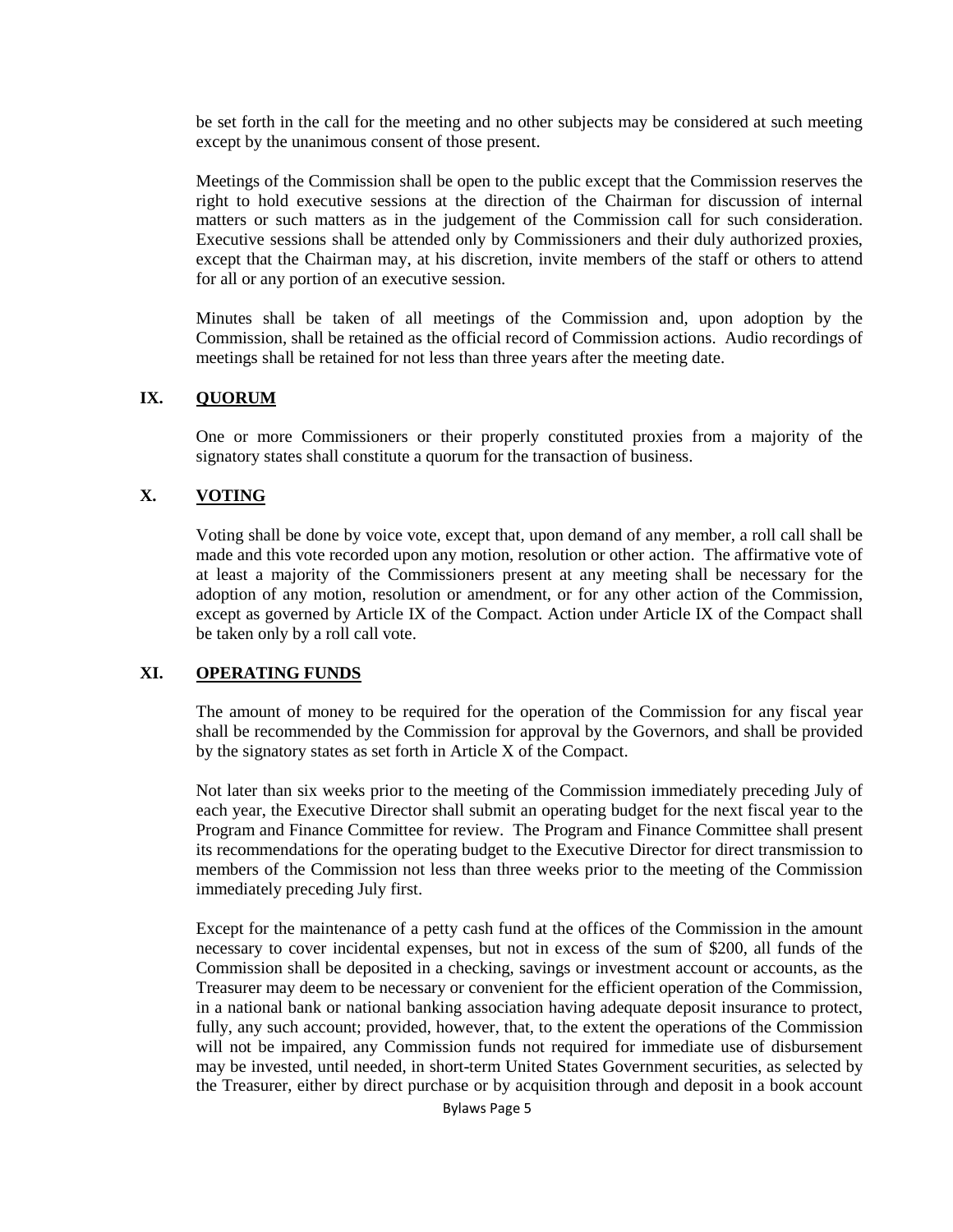established and maintained with any depository of the Commission's funds.

## **XII. WITHDRAWL OF FUNDS**

All vouchers for withdrawal of funds from any deposit account of the Commission must be approved for payment by the Executive Director or in his absence the Director of Administration. All checks, drafts or other documents for the withdrawal of any of Commission funds or letter of credit transfers shall be signed by any two of the following: the Treasurer; the Comptroller; the Chairman of the Program and Finance Committee; the Executive Director; or the Director of Administration, all of whom shall be covered by a suitable fidelity bond.

Disbursements of funds shall be made in accordance with budgets adopted by the Commission or in accordance with other actions or other directions of the Commission authorizing expenditures; provided that requests for expenditures not so covered may be submitted to the Commission for approval, or, in an emergency, to the Executive Committee for approval by a majority of its membership.

The Commission Chairman and the Commission Secretary are each designated as authorizing officials for the purpose of certifying the authority of the above-designated signatories to sign draws against letters of credit.

An annual audit of the Commission's financial records shall be made as of the close of the fiscal year of the Commission by certified public accountants approved by the Commission.

# **XIII. COMMITTEES**

There shall be three categories of committees for the Commission, i.e. standing committees, ad hoc committees, and advisory committees. Unless otherwise herein provided, all members of committees shall be normally appointed annually by the Chairman of the Commission but shall serve until replaced or until the committee on which they may be serving is duly discharged. The Commission Chairman shall also designate the chairman for each standing and ad hoc committee, and designate a temporary chairman in the event a committee chairman is absent. Each advisory committee shall be responsible for naming its chairman. In order to fulfill its responsibilities, any committee may establish such subcommittees, work groups or task groups as may be deemed appropriate with the approval of the Commission Chairman. Members of subcommittees, work groups or task groups may include any person who has appropriate subject expertise relevant to the Committee's work. In the case where an established subcommittee requests reimbursement of travel expenses not authorized within the adopted budget, such reimbursement must be approved by the Commission Chairman. All committees shall report directly to the Commission. Committees, subcommittees, work groups or task groups shall not be authorized to act or to speak on behalf of the Commission unless expressly conferred.

The Executive Director is hereby authorized to establish Scientific Work Groups on an as needed basis that shall be comprised of individual scientists with expertise in areas where the Commission, its Committees, the Executive Director or staff need better information to make better decisions. Except as set forth in the following sentence, members of the Work Group shall serve on a voluntary and as needed basis and shall work directly with the appropriate Committee or staff members, under the coordination and direction of the Executive Director.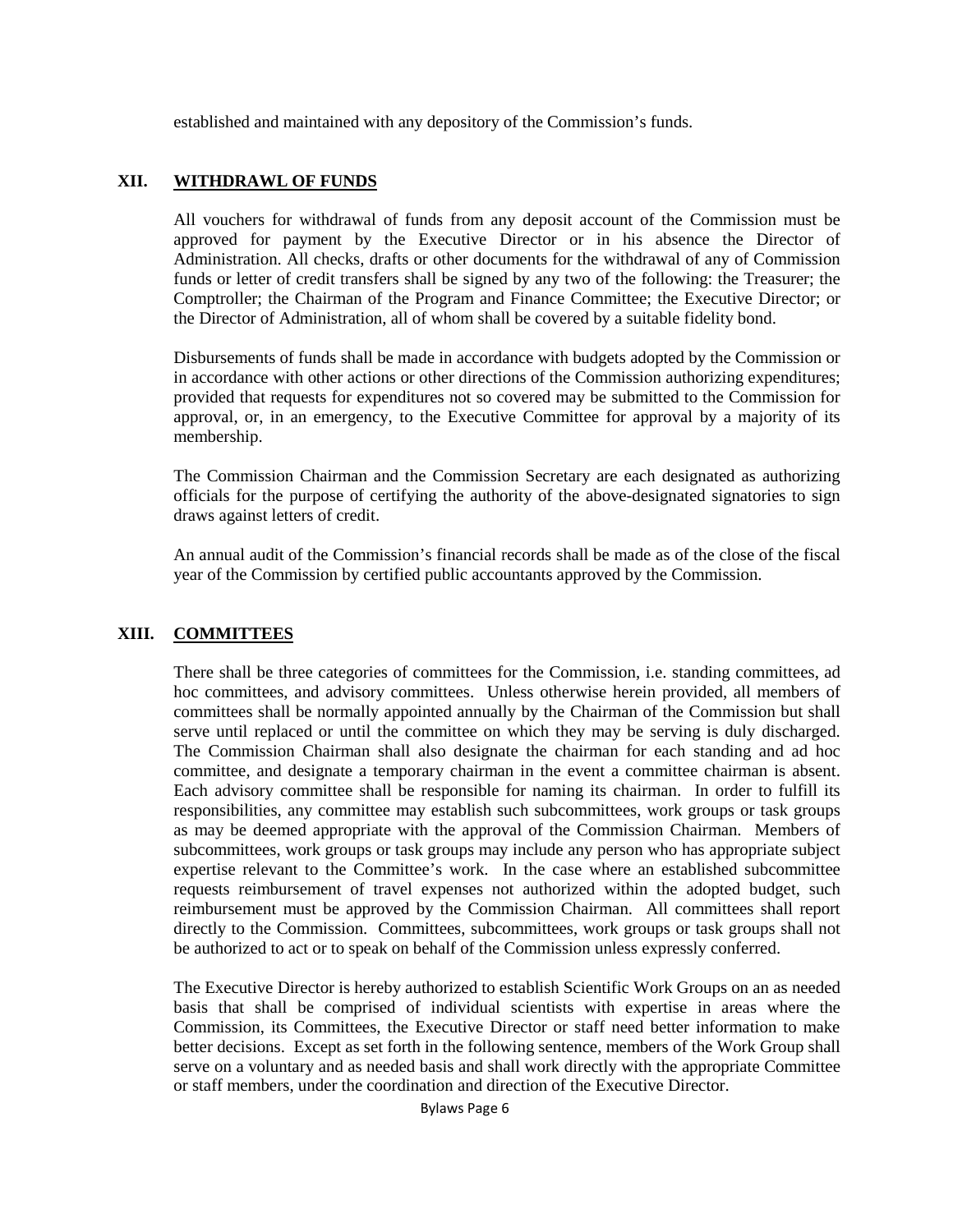Standing committees, with duties and functions as hereinafter set forth, shall be: Executive Committee, Audit Committee, Nominating Committee, Program and Finance Committee, Pension Trust Committee, Personnel Committee, Pollution Control Standards Committee, Technical Committee, Congressional Liaison Committee, and Water Resources Committee. Except as hereinafter specified, all members of standing committees shall be duly appointed Commissioners or their proxies, pursuant to the legislative authorizations of the respective signatory states.

- 1. Executive Committee. The Executive Committee shall consist of one Commissioner from each state, to be designated by the Commissioners from such state; one Commissioner of the United States, to be designated by the Commissioners representing the United States; the Commission Chairman, the Commission Vice-Chairman and the immediate past-Chairman of the Commission. The Secretary may be an ex officio non-voting member. Either of the other Commissioners from any state or the United States may serve as an alternate in the absence or disability of the designated member of the Executive Committee at any of its meetings. A member of the Executive Committee may not be represented by proxy, except as authorized by laws of his state, or in the case of the representative of the United States, except in accordance with federal law. The Executive Committee, during the interim between regular or special meetings of the Commission, shall act for the Commission within limits from time to time established by the Commission and shall make recommendations to the Commission with respect to changes in policies and strategies for implementation of program components as it may deem to be required or desirable under changing conditions and circumstances, and shall evaluate emerging issues and, as appropriate, assign responsibility for addressing them to appropriate Commission Committees or Subcommittees. In instances of Executive Committee action involving implementation of a Consent Decree or other similar order entered into by the Commission pursuant to its enforcement authority as provided in Article IX of the Compact, the Executive Committee, for purposes of such action, shall be expanded as necessary to include all three of the Commissioners from the state from which the discharge occurs; and any such Executive Committee action may be taken only with the assent of a majority of such state's Commissioners. Actions of the Executive Committee may be taken by mail, facsimile, electronically or by telephone conference, confirmed by mail, facsimile, or electronically.
- 2. Audit Committee. The Audit Committee shall be composed of at least three Commissioners in addition to the Commission's Treasurer, who will serve as an ex officio member of the Audit Committee. The Audit Committee shall review the outside auditor's year-end report and shall present it to the commission. It shall have authority to conduct an audit of all books and accounts of the Commission at any time. The Audit Committee, at the regularly scheduled meeting of the Commission immediately prior to the beginning of each new fiscal year, shall present for approval by the Commission a recommendation for designation of a certified public accountant to serve as outside auditor for the next fiscal year.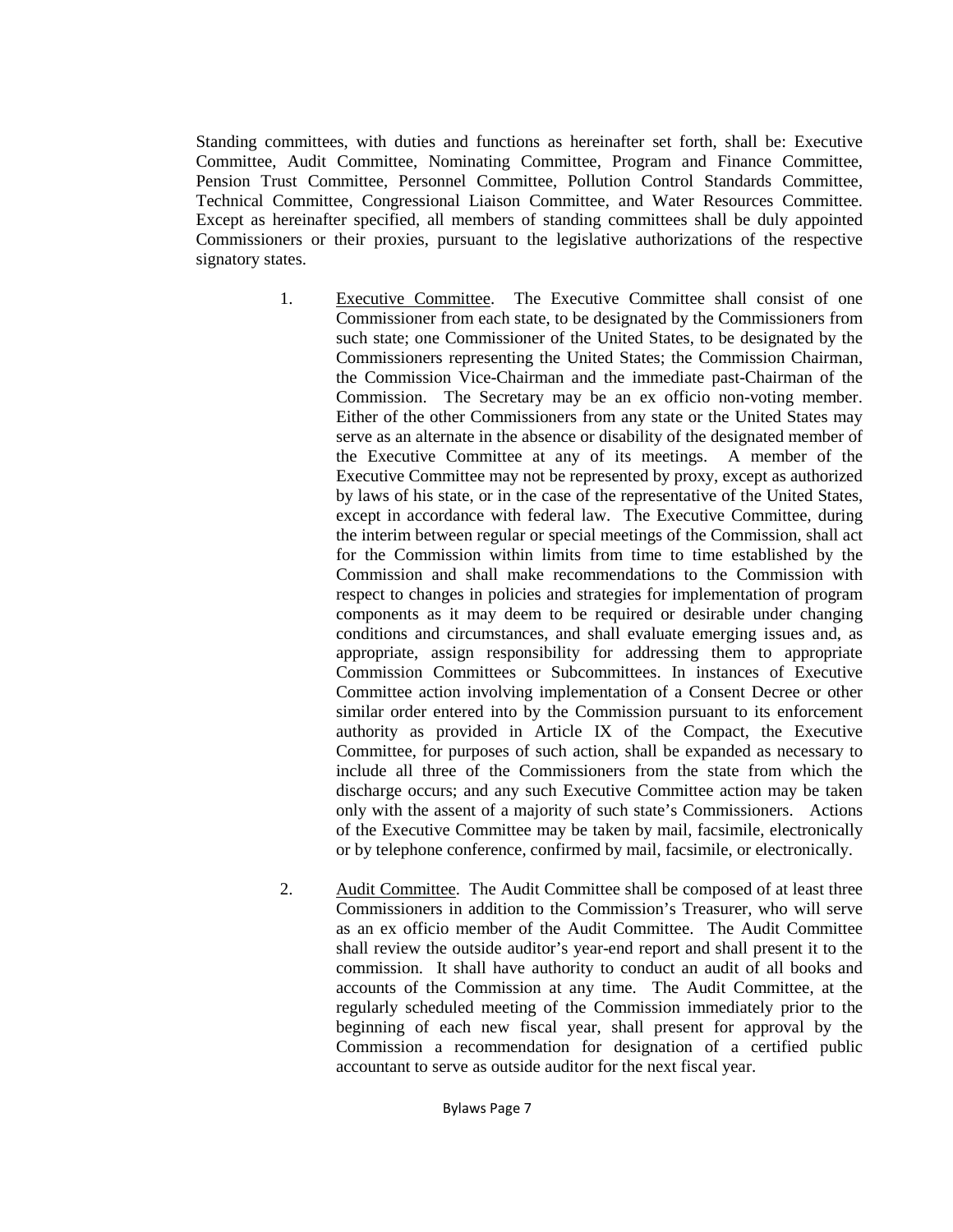- 3. Nominating Committee. The Nominating Committee shall consist of three Commissioners; at least one of whom shall be a past-Chairman of the Commission. It shall prepare and present to the Commission at the meeting held immediately prior to July 1 of each year a slate of candidates for the offices to be filled as hereinabove provided. Nothing herein contained shall prevent additional nominations of candidates for such offices.
- 4. Program and Finance Committee. The Program and Finance Committee shall be composed of at least one Commissioner, or their duly appointed proxy, from each signatory state and the federal government, the Chairman of the Technical Committee, the Executive Director, and the Treasurer as ex officio non-voting members. It shall review the Commission's programs and shall make recommendations with respect to the annual operating budget of the Commission. It shall prepare for the Commission's ratification and submission to the Governors of the signatory states for approval the amount of appropriations necessary to be made by the states to carry on the work and objectives of the Ohio River Valley Water Sanitation Commission.
- 5. Pension Trust Committee. There shall be a Pension Plan for employees of the Commission as established by the Commission on October 2, 1951, and as revised June 8, 2017. Its affairs shall be managed by a Pension Trust Committee, which shall consist of not less than three Commissioners who shall be appointed from time to time by the Commission to serve at the pleasure of the Commission. One additional Pension Trust Committee member shall be from the Commission staff. The Committee shall annually assess the need for an inflationary increase to the pensions of retired employees. If an increase is recommended to the Commission said recommendations shall be made so that it will allow the increase to become effective on July 1 of the same calendar year. Inflationary increases shall apply to retirees, or their survivors, that are currently receiving pension payments, and who have received pension payments for at least twelve months.
- 6. Personnel Committee. The Personnel Committee shall consist of at least three Commissioners. With the assistance of the Executive Director, it shall, maintain a salary table for the Commission employees, showing ranges for various classes. From time to time, it shall make changes in salary ranges as may be warranted and, otherwise, shall monitor and assist in the administration of personnel matters as established by the Commission's Administrative Procedures.
- 7. Pollution Control Standards Committee. The Pollution Control Standards Committee shall be comprised of six or more members with at least one Commissioner from each of the six states bordering the Ohio River, with the Chairman of the Technical Committee, the Executive Director and Legal Counsel as ex officio non-voting members. It shall review the Commission's Pollution Control Standards on a triennial basis and may review specific standards as needed. It shall report its findings to the Commission and recommend actions pursuant to Article VI of the Compact.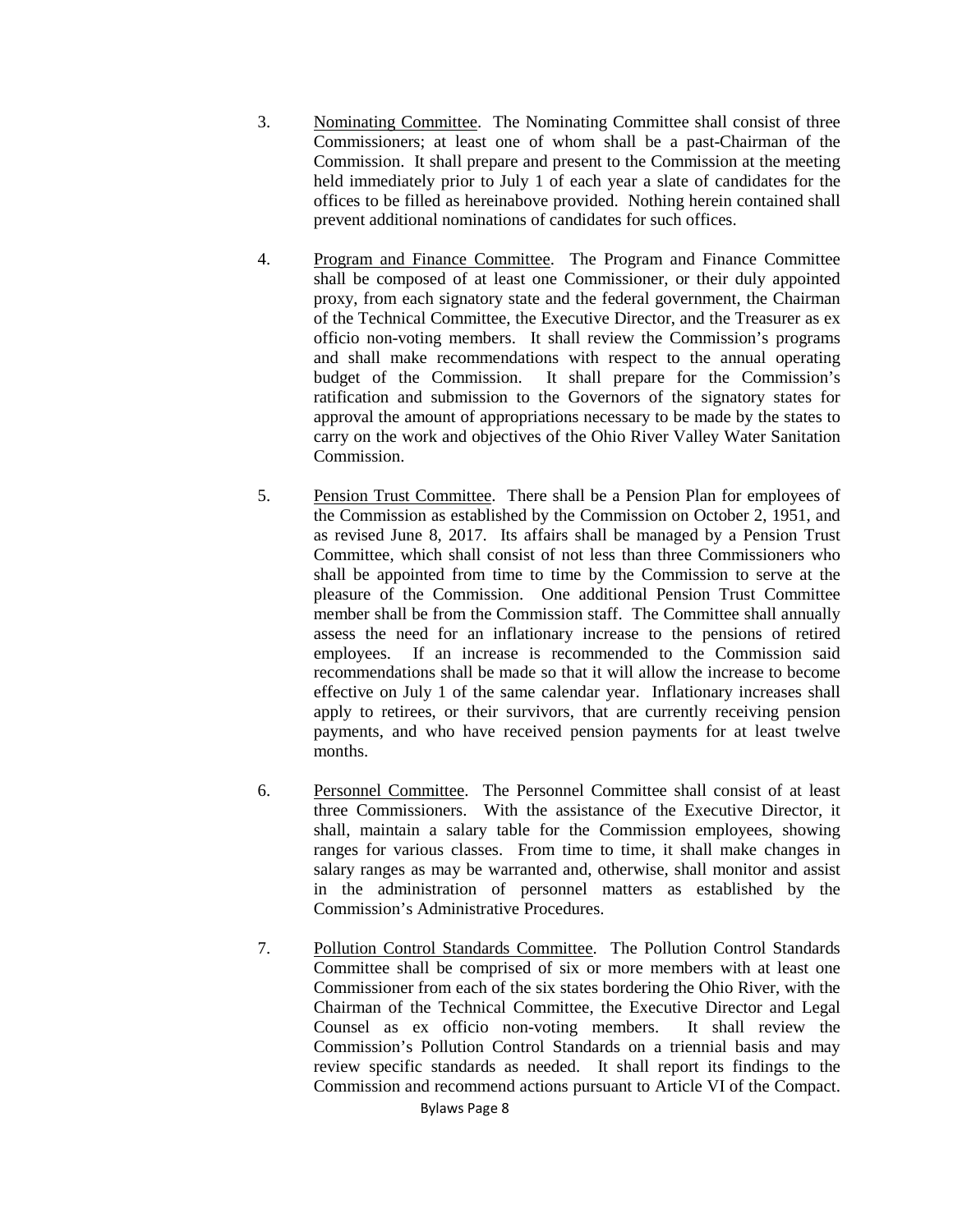Further, the committee shall meet as necessary to review instances of significant non-compliance with the Compact and the Commission's Water Pollution Control Standards and provide reports and recommendations to the Commission as appropriate. At minimum, prior to the regular October Commission meeting each year, the Pollution Control Standards Committee will review an annual Summary report of the previous (fiscal) year's activities of non-compliance wastewater dischargers and provide recommendations to the Commission for appropriate action.

- 8. Technical Committee. The Technical Committee (TEC) shall serve as the technical arm of the Commission and shall study, discuss and evaluate technical questions of concern or interest to the Commission. It shall be composed of a chairman, who is a Commissioner and who is appointed by the Chairman of the Commission, together with one member from each of the signatory states as designated by the Commissioners of each state; preferably, this person should be an employee of the technical staff serving the state's water pollution control agency and may or may not be a Commissioner or a proxy of a Commissioner. The Technical Committee shall also include a member designated by the United States Commissioners to represent federal interests. To provide special scientific or technical input to the committee, up to three additional members, none of whom need be Commissioners or proxies, may be appointed by the Commission Chairman. The Chief Engineer of the Commission shall be, ex officio, a member of the Technical Committee and the Chairperson of the Public Information Advisory Committee, Chemical Industry Advisory Committee, Power Industry Advisory Committee, Publicly Owned Treatment Works Committee, Watershed Organizations Advisory Committee, and Water Users Advisory Committee shall be, ex officio, a non-voting members of the Technical Committee. The Chairman or an appropriately designated member of any technical subcommittee, any special work group or any advisory committee, formed from time to time pursuant to the provisions of these Bylaws, may be invited by the Chairman of the Technical Committee to attend any meeting at which it is anticipated that matters of particular interest to them may be discussed. Members of the Technical Committee and its subcommittees or work groups may be reimbursed for their expenses incurred in attending meetings authorized by the Technical Committee and approved by the Commission.
- 9. Congressional Liaison Committee. The Congressional Liaison Committee shall be composed of at least nine Commissioners, including one Federal Commissioner and one Commissioner from each of the Compact states. The Committee shall define and lead those activities serving to educate Congressional representatives from the Compact District and other appropriate individuals concerning the Compact and its objectives, and the programs, concerns and resource needs of the Commission.
- Bylaws Page 9 10. Water Resources Committee. The Water Resource Committee shall serve to provide counsel and direction to the Commission and shall study, discuss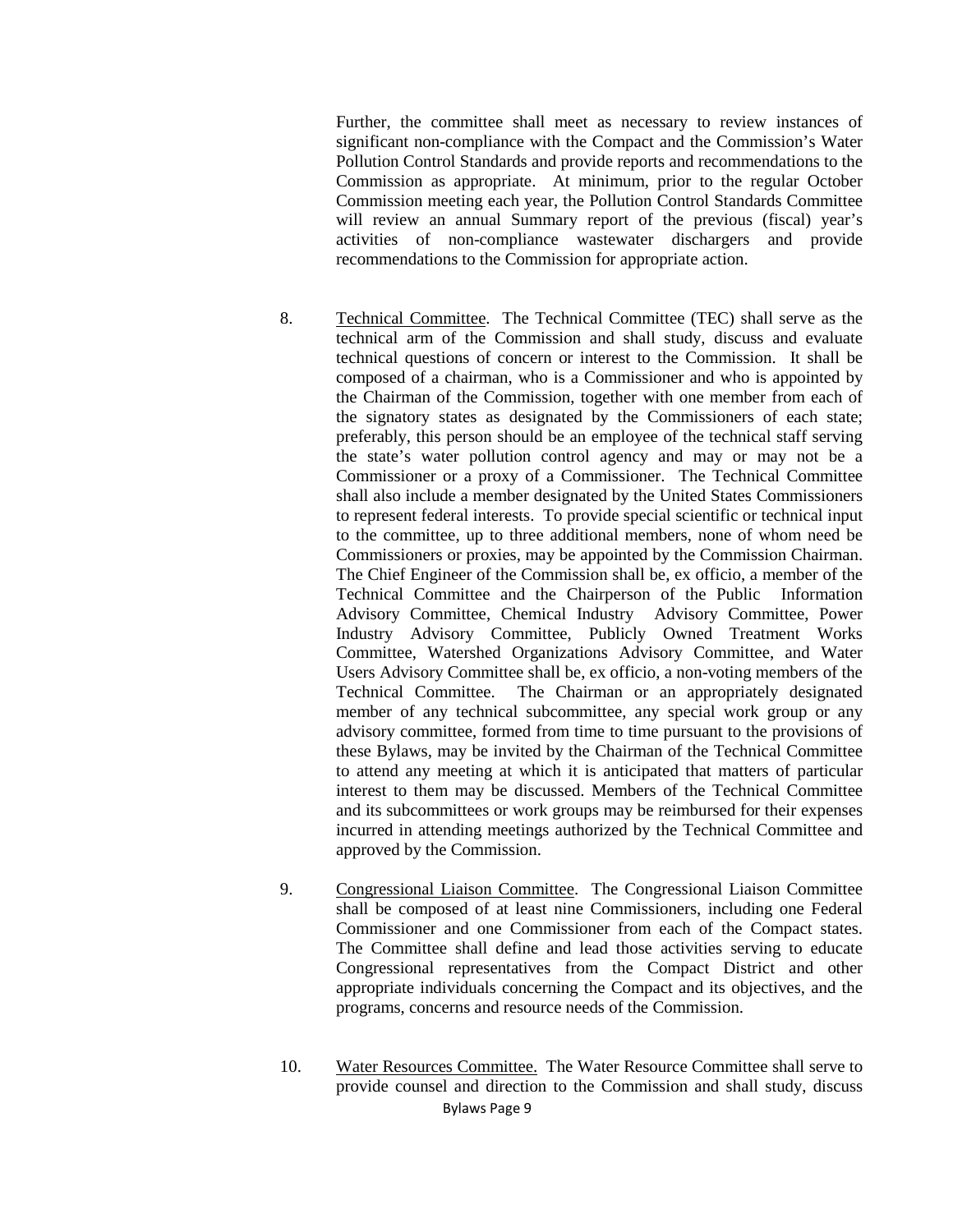and evaluate water resource issues of concern or interest to the Commission and Basin states. It shall be composed of a chairman, who is a Commissioner and is appointed by the Chairman of the Commission. The Committee shall include one member designated by and who is an employee of the agency in each of the signatory states that has primary responsibility for water quantity management and water resource protection for such state. The membership of the Water Resources Committee shall be open to a representative from each of the non-signatory states within the Ohio River Basin, as approved by the Commission. The Water Resources Committee shall also include members representing the US Army Corps of Engineers and US Geological Survey and other federal water resource agencies identified by the Committee and approved by the Chairman of the Commission. Up to three additional members may be appointed by the Chairman of the Commission. The Chief Engineer of the Commission shall be, ex officio, a member of the Water Resources Committee. The Chairman of the Technical Committee or designee shall be, ex officio, a non-voting member of the Water Resources Committee. The Chairman or an appropriately designated member of any technical subcommittee, any special work group or any advisory committee, formed from time to time pursuant to the provisions of these By-laws, may be invited by the Chairman of the Water Resources Committee to attend any meeting at which it is anticipated that matters of particular interest to them may be discussed. Members of the Water Resources Committee and its subcommittees or work groups shall not be reimbursed for their expenses incurred in attending meetings unless authorized by the Commission.

### A. AD HOC COMMITTEES

Ad hoc committees with duties and functions assigned to them as created may be appointed by the Chairman as he may deem necessary or as the Commission may, from time to time, direct. The appointment shall include the task to be performed and the time frame for its completion. Members of ad hoc committees may be Commissioners, their proxies or others, when appropriate.

### B. ADVISORY COMMITTEES

Advisory committees, with duties and functions assigned to them as created, may be appointed by the Chairman, as he may deem necessary, or as the Commission may, from time to time, direct for the purpose of advising the Commission with respect to Commission programs or matters of public interest. The Commission Chairman or Commission shall establish the overall composition of each committee. Appointment for membership will be made by the Chairman of the Commission. A provision may be made, with the approval of the Commission, for alternate members. Appointment for alternate membership will be made by the Chairman of the Commission. A designated alternate, serving in the absence of an official member, shall have the same privileges as a regular member. Under unusual circumstances, the Commission Chairman may make additional appointments for a prescribed period of time, but not to exceed one year. Special Interests Stakeholder Advisory Committees, formed at the invitation of the Commission, shall be

Bylaws Page 10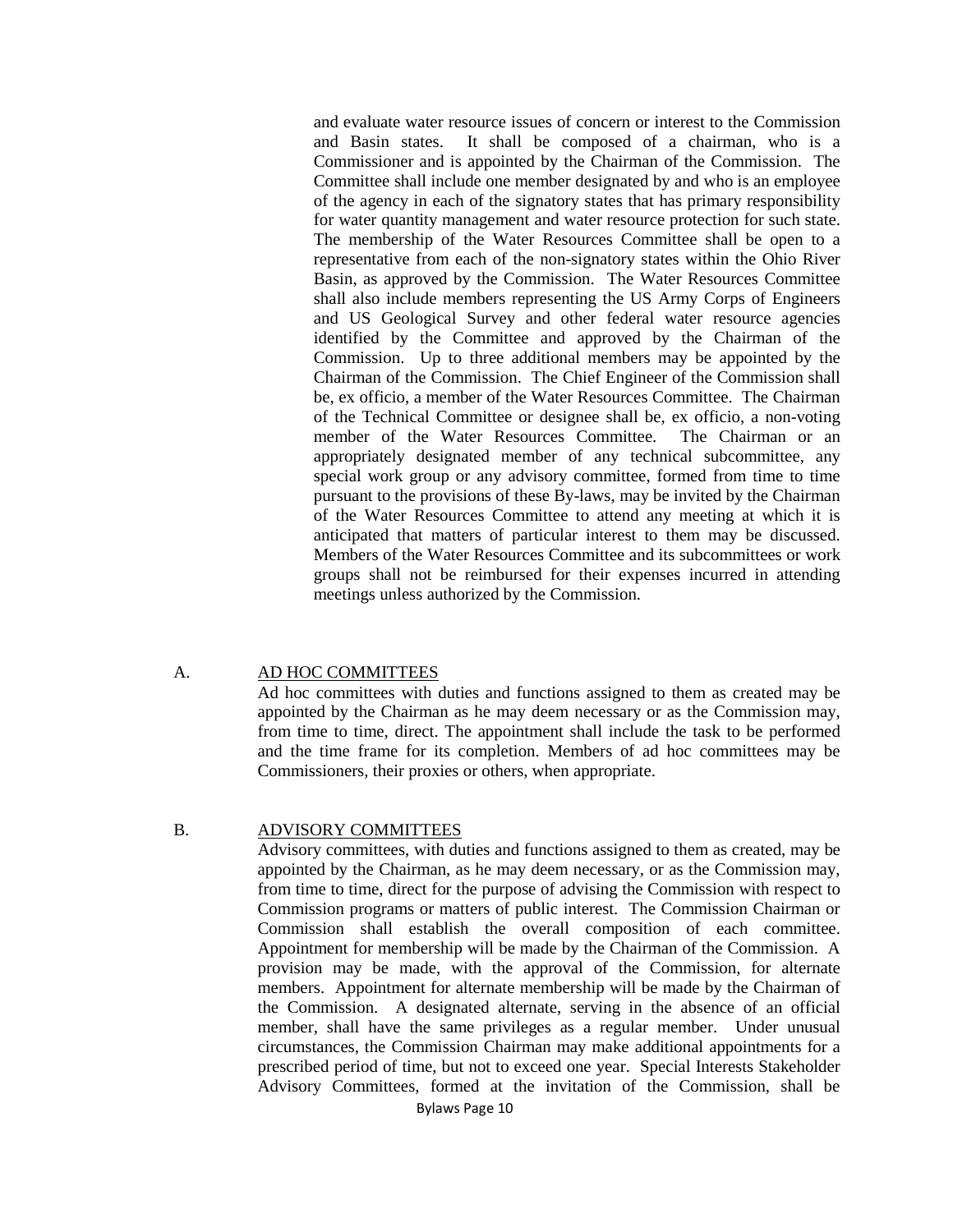responsible for appointment of their membership and organization. Members of advisory committees need not be Commissioners or proxies.

- 1. Water Users Advisory Committee. A Water Users Advisory Committee comprised of companies or agencies which operate water treatment plants shall supply the Commission with data as a part of a basin wide water quality monitoring system, and shall advise and provide input to the Commission on matters relating to water treatment. The appointed representatives of such of these companies or agencies as may be designated by the Chairman of the Commission, shall meet from time to time as approved by the Commission and shall serve on a voluntary basis and shall be reimbursed by the Commission for expenses incurred by them in attending meetings of this committee or, upon invitation of the Chairman, for attending meetings of the Commission or the Technical Committee.
- 2. Special Interests Stakeholder Advisory Committees. Special interests stakeholder advisory committees formed at the invitation and approval of the Commission to provide participation by special interest stakeholders representing industry sectors and environmental organizations in the Commission program of regional pollution control. Such committees shall invite a representative of the Commission to attend their meetings and provide advice to the Commission in the public interest. With the exception of the expense for participating in the Technical Committee and Commission group meals, the Commission shall not assume any expense for meeting attendance of special interests stakeholder advisory committee members, also including expense for attendance at Commission meetings and Technical Committee meetings.
- 3. Public Information Advisory Committee. A Public Information Advisory Committee, composed of citizens residing in the Compact states, shall advise the Commission on Commission programs, outreach, procedures and communication methods. The Commission Chairman annually shall appoint members of this committee, including when possible a member from each signatory state and at least three (3) at large members. The Commission Chairman may reach out to Commissioners from each signatory state to request suggestions for their states member. These members, shall serve on a voluntary basis and be reimbursed by the Commission, for their expenses in attending meeting of their committee as budgeted by the Commission, and upon invitation of the Commission Chairman, meetings of the Commission and the Technical Committee.
- 4. Publicly Owned Wastewater Treatment Works Advisory Committee. A Publicly Owned Wastewater Treatment Works Advisory Committee comprised of representatives of wastewater treatment departments or districts or other public agencies, shall supply the Commission with data as a part of a basin wide water quality monitoring system and shall advise and provide input to the Commission on matters relating to wastewater treatment. The appointed representatives of such of these agencies, as may be designated by the Chairman of the Commission, shall meet from time to time as approved by the Commission, shall serve on a voluntary basis and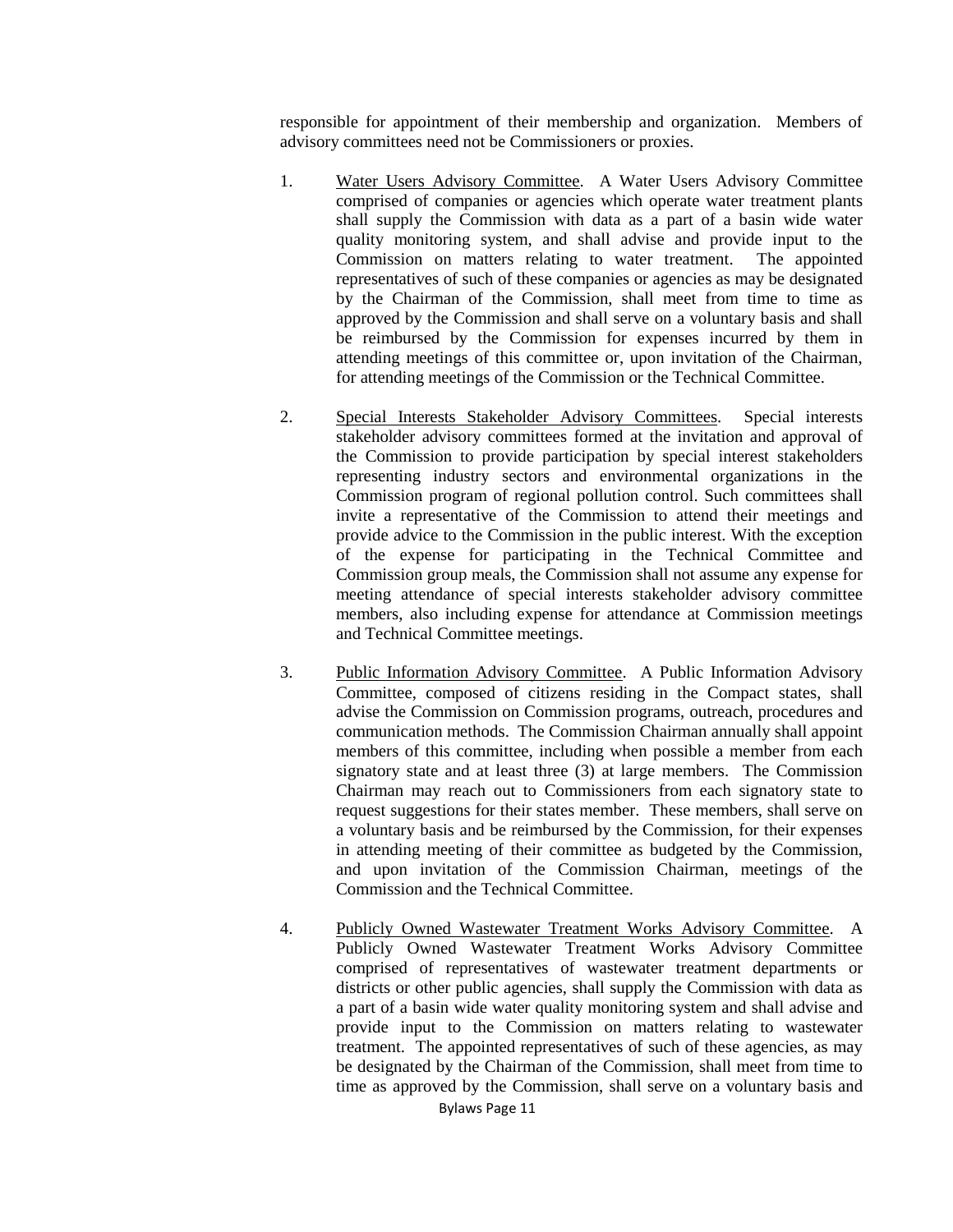shall be reimbursed by the Commission for expenses incurred by them in attending meetings of this committee or, upon invitation of the Chairman, attending meetings of the Commission or the Technical Committee.

5. ORSANCO/Ohio River Users Program Advisory Committee. An ORSANCO/ Ohio River Users Advisory Committee, comprised of representatives of industries, utilities, and other river interests, and of Commissioners, shall provide advice and guidance to the Commission on the operation and administration of the ORSANCO/Ohio River Users Program, review and make recommendations regarding the scientific merit and relevancy of proposed studies, and monitor the progress of ongoing studies. The Committee shall be comprised of no more than twelve members, including two Commissioners, seven from river interests, and a representative from the Water Users Advisory Committee, the Publically Owned Treatment Works (POTW) Advisory Committee and the Power Industry Advisory Committee as appointed by the respective Committee Chairman. Members who are Commissioners and those representing river interests are appointed by the Commission. Further, members representing river interests are to be appointed for three year terms with the availability for one term reappointment. The Chairman of the Commission and the The Chairman of the Commission and the Executive Director shall be ex officio, members of the Committee. The Committee shall meet at least annually. The Commission shall not normally assume any expense for meeting attendance of Advisory Committee members. However, the Chairman of the Commission may authorize reimbursement of expenses for a Committee member on a case-by-case basis.

## **XIV. PUBLIC HEARINGS**

Public Hearings may be held upon all matters requiring public consideration, and except as hereinafter otherwise provided, shall be held upon any matter upon the request of the Commissioners from each of not less than two states.

Public hearings authorized by Article VI of the Ohio River Valley Water Sanitation Compact, shall be held whenever, after full investigation by the Commission into the necessity for such a hearing, the Commission by a majority vote of the Commissioners present at a meeting duly held, shall direct, or, without a meeting whenever, after full investigation by the Commission into the necessity for such a hearing, the Commission by a majority of Commissioners then appointed and qualified under the provisions of the Compact may direct in writing.

Public hearings authorized by Article IX of the Compact shall be held whenever, after full investigation by the Commission, the Commission by a majority vote of the Commissioners present at a meeting duly held, shall direct. Public hearings shall be called and carried out in accordance with the "Rules of Procedure for Public Hearings" adopted by the Commission.

## **XV. AUTHORITY**

The rules contained in "Robert's Rules of Order Revised" shall govern this organization in all cases to which they are applicable, and in which they are not inconsistent with these Bylaws.